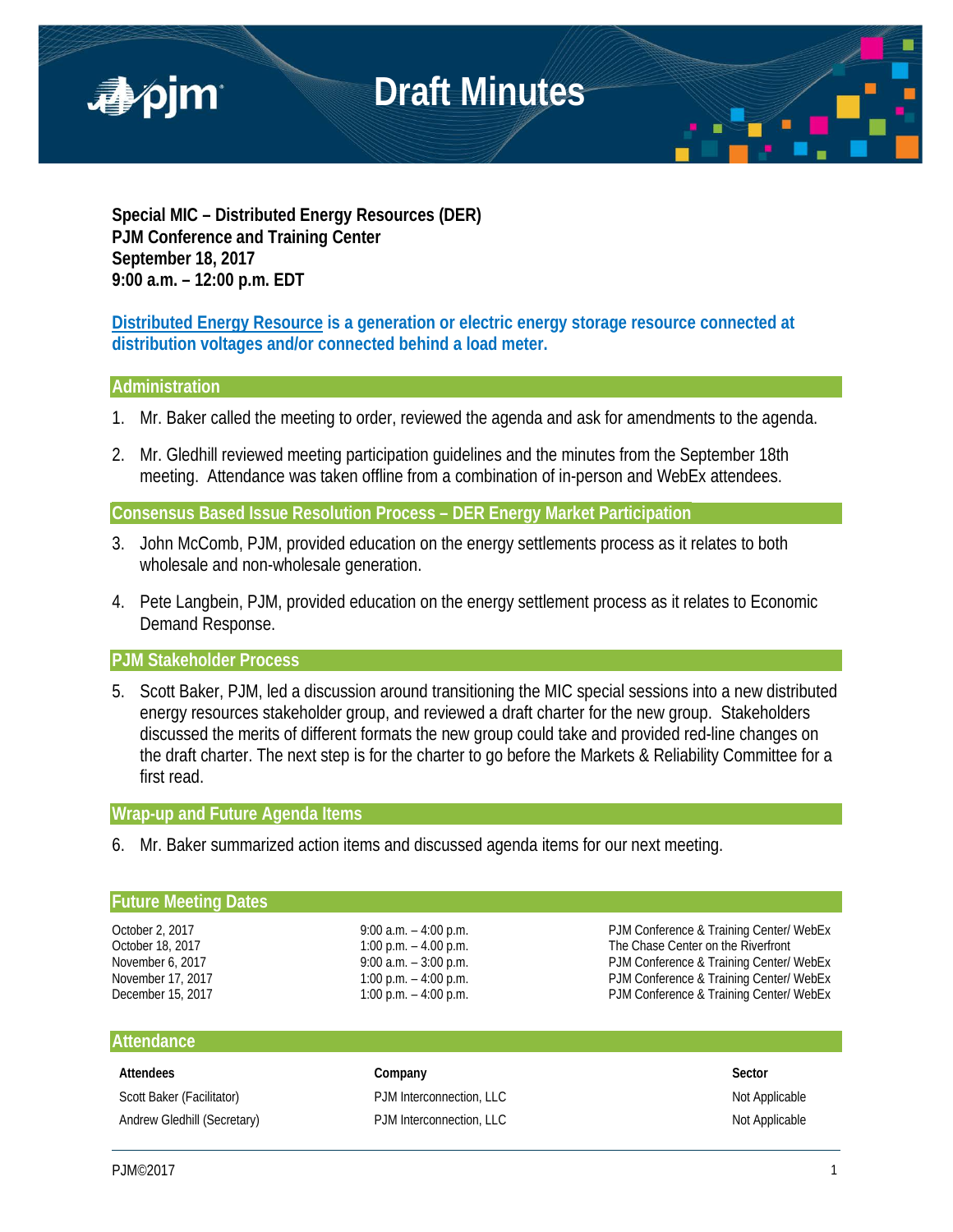

## **Draft Minutes**

Alan Roark ABB Not Applicable ABB Not Applicable ABB Not Applicable ABB Not Applicable Frank Swigonski Not Applicable Advanced Energy Economy Not Applicable Not Applicable

Ed Kachaab Transmission Company, Inc. Transmission Company, Inc. Transmission Owner Kristin Rothey **American Municipal Power, Inc.** American Municipal Power, Inc. **Electric Distributor** Michelle Henry **American Transmission Systems, Inc.** Transmission Owner Brock Ondayko **Appalachain Power Company Transmission Owner** Transmission Owner Company Transmission Owner Kevin Patten **Appalachain Power Company Company** Transmission Owner Company **Transmission Owner** Kevin Kilgallen **Avangrid Renewables, LLC Avangrid Renewables, LLC Contained Burgers** Generation Owner Marek Kaczanowski **Exercicial Company** Baltimore Gas and Electric Company Transmission Owner William Reams **CCS Energy CCS Energy CCS Energy Not Applicable** Not Applicable Elliot Creem **Comverge Power Comverge Power Community** Computer Computer Computer Community Community Community Community Community Community Community Community Community Community Community Community Community Community Brian Wilkie **Consolidated Edison Solutions, Inc** Consolidated Edison Solutions, Inc Cher Supplier Bruce Campbell **Champbell** Cpower Controllers and Controllers and Controllers of the Supplier Jamie Lejcar **CPS Energy** CPS Energy **CPS Energy** Electric Distributor **CPS** Energy Mike Berlinski **Nicholas Customized Energy Solutions**, Ltd.\* Not Applicable Not Applicable Guy Filomena **Customized Energy Solutions, Ltd.\*** Customized Energy Solutions, Ltd.\* Not Applicable Carl Johnson **National Customized Energy Solutions**, Ltd.\* Not Applicable Jonathan Sasser **Customized Energy Solutions, Ltd.\*** Not Applicable Not Applicable John Horstmann **Example 2** Dayton Power & Light Company (The) Transmission Owner John Farber **DE Public Service Commission DE Public Service Commission** Not Applicable Sandra Hopkins **Sandra Hopkins** Dominion Virginia Power **Transmission Owner** Transmission Owner Connie Lowe **Connie Lowe Dominion Virginia Power Connie Lowe Transmission Owner Connie Lowe Transmission Owner** Abhijit Rajan **Dominion Virginia Power Comminion Virginia Power** Transmission Owner Christin Domian Duquesne Light Company Transmission Owner John Peoples **Duquesne Light Company Transmission Owner** Transmission Owner Jerry Keeney Dynegy Power Marketing, Inc. Generation Owner Faizmin Lokhandwalla **Dynegy Power Marketing, Inc.** Characteria Dynegy Power Marketing, Inc. Commercial Commercial Commercial Owner Tom Rutigliano **Earth Networks** Earth Networks **Channel Communist Communist Channel Communist Channel Channel Channel Channel Channel Channel Channel Channel Channel Channel Channel Channel Channel Channel Channel Channel** Chuck Dugan **East Kentucky Power Cooperative, Inc.** Transmission Owner Cooperative, Inc. Pip Robins **EMC Development Company, Inc.** Company, Inc. Company, Inc. Other Supplier Malcolm Ainspan **Energy Curtailment Specialists, Inc.** Chronic Communisty Communisty Communisty Communisty Communisty Communisty Communisty Communisty Communisty Communisty Communisty Communisty Communisty Communisty Commu Sharon Midgley **Exelon Business Services Company, LLC** Transmission Owner Martin Bolan **FirstEnergy Solutions Corp.** Transmission Owner Corp. Transmission Owner David Marton **FirstEnergy Solutions Corp.** Transmission Owner Corp. Jon Schneider **FirstEnergy Solutions Corp.** Transmission Owner Ed Stein FirstEnergy Solutions Corp. Transmission Owner FirstEnergy Solutions Corp. Christopher Wehr FirstEnergy Solutions Corp. Transmission Owner Christopher Wehr Transmission Owner Chad Wilhite **Example 20** First Energy Solutions Corp. Transmission Owner Tom Hyzinski Not Applicable GT Power Group CT Power Group David Pratzon **CT Power Group** CT Power Group CT Power Group Not Applicable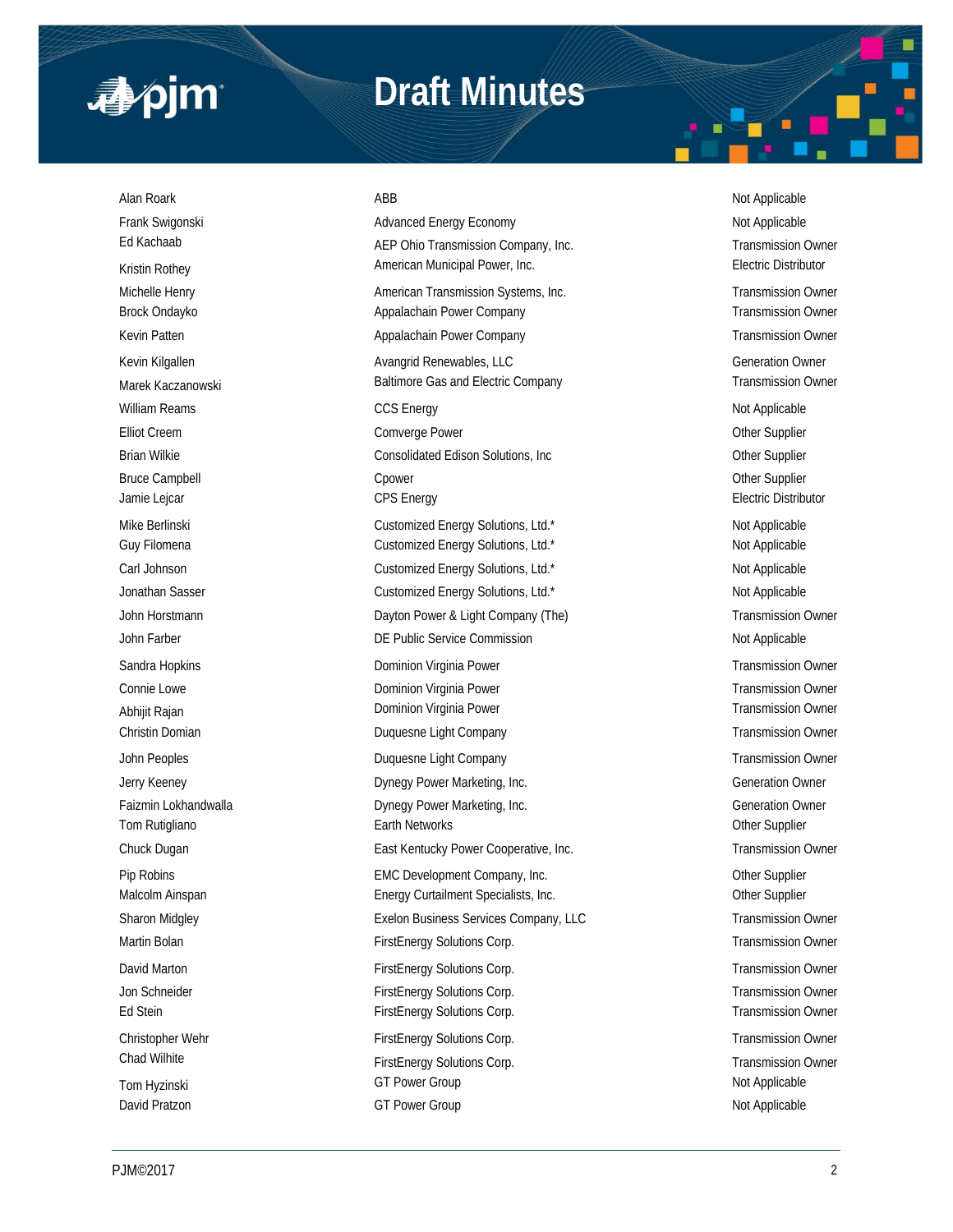

## **Draft Minutes**

Jeffrey Whitehead **GT Power Group COVID COVID-** Not Applicable Kenneth Foladare **IMG Midstream LLC** Generation Owner Mike Gahimer **IN Office of Utility Consumer Counselor** End User Customer Counselor Michael Krauthamer **Maryland Public Service Commission** Not Applicable Not Applicable David Mabry **McNees Wallace & Nurick LLC** Not Applicable Not Applicable Skyler Marzewski **Monitoring Analytics** Monitoring Analytics Not Applicable Brett Feldman Navigant Consulting, Inc. Not Applicable Not Applicable Not Applicable George Kogut **New York Power Authority New York Power Authority New York Power Authority Other Supplier** Amber Williams **New York State Electric & Gas Corporation** Cher Supplier Susan Covino **Not Applicable** Not Applicable **Not Applicable** Not Applicable Not Applicable Brian Kauffman Natur Collection Curtailment Solutions Curtailment Solutions Current Current Collections Current Current Current Current Current Current Current Current Current Current Current Current Current Current Curren Frederick Heinle **End User Customer** Office of the Peoples Counsel for the D.C. **End User Customer** Bruce Remmel **Edison Company (ATSI CSP)** Transmission Owner Adrien Ford **Adrien Ford COLO EXECUTE:** Old Dominion Electric Cooperative **Conservative** Electric Distributor Gregory Carmean **Carry Carmean** OPSI **Carry Carmean** OPSI **Not Applicable** Aaron Berner **Account 2012 12:30 PDM Interconnection, LLC** Not Applicable Not Applicable Murty Bhavaraju **Number 2018** PJM Interconnection, LLC Not Applicable Not Applicable Rich Brown Not Applicable PJM Interconnection, LLC Not Applicable Not Applicable Christina Catalano **PJM Interconnection, LLC** Not Applicable Not Applicable Augustine Caven **Augustine Caven PJM Interconnection, LLC** Not Applicable Joe Ciabattoni **Not Applicable** PJM Interconnection, LLC Not Applicable Not Applicable Suzanne Coyne **PJM Interconnection, LLC** Not Applicable Not Applicable Danielle Croop **PJM Interconnection, LLC** Not Applicable Maureen Curley **National Connection, CLC** Not Applicable Not Applicable Not Applicable Mary Ellen Driscoll **Natural PJM Interconnection, LLC** Not Applicable Not Applicable Eric Endress **PJM Interconnection, LLC** Not Applicable Larry Farmer **Not Applicable** PJM Interconnection, LLC **Not Applicable** Not Applicable Gabrielle Genuario **PJM Interconnection, LLC** and the policy of the Not Applicable Chantal Hendrzak **PJM Interconnection, LLC** Not Applicable Not Applicable Eric Hsia **PJM Interconnection, LLC** and the publicable Not Applicable David Kimmel **Example 2018** PJM Interconnection, LLC **C** and Motor Applicable Not Applicable Lisa Krizenoskas **Election** PDM Interconnection, LLC Not Applicable Not Applicable Pete Langbein **PJM Interconnection, LLC** Not Applicable Not Applicable Lori Murphy Lee **Account 2012 12:30 PDM Interconnection**, LLC **C** and Murphy Lee **PJM Interconnection**, LLC Andrew Levitt **Andrew Levitt** PJM Interconnection, LLC **Andrew Levitt** Not Applicable John McComb **PJM Interconnection, LLC** Not Applicable Not Applicable Nicole Militello **Nicole Militello** Research PJM Interconnection, LLC Not Applicable Not Applicable Donna Morgis **PJM Interconnection, LLC** Not Applicable Not Applicable Masha Nyemko **PJM Interconnection, LLC** Not Applicable Not Applicable Keyur Patel **Not Applicable** PJM Interconnection, LLC Not Applicable Not Applicable